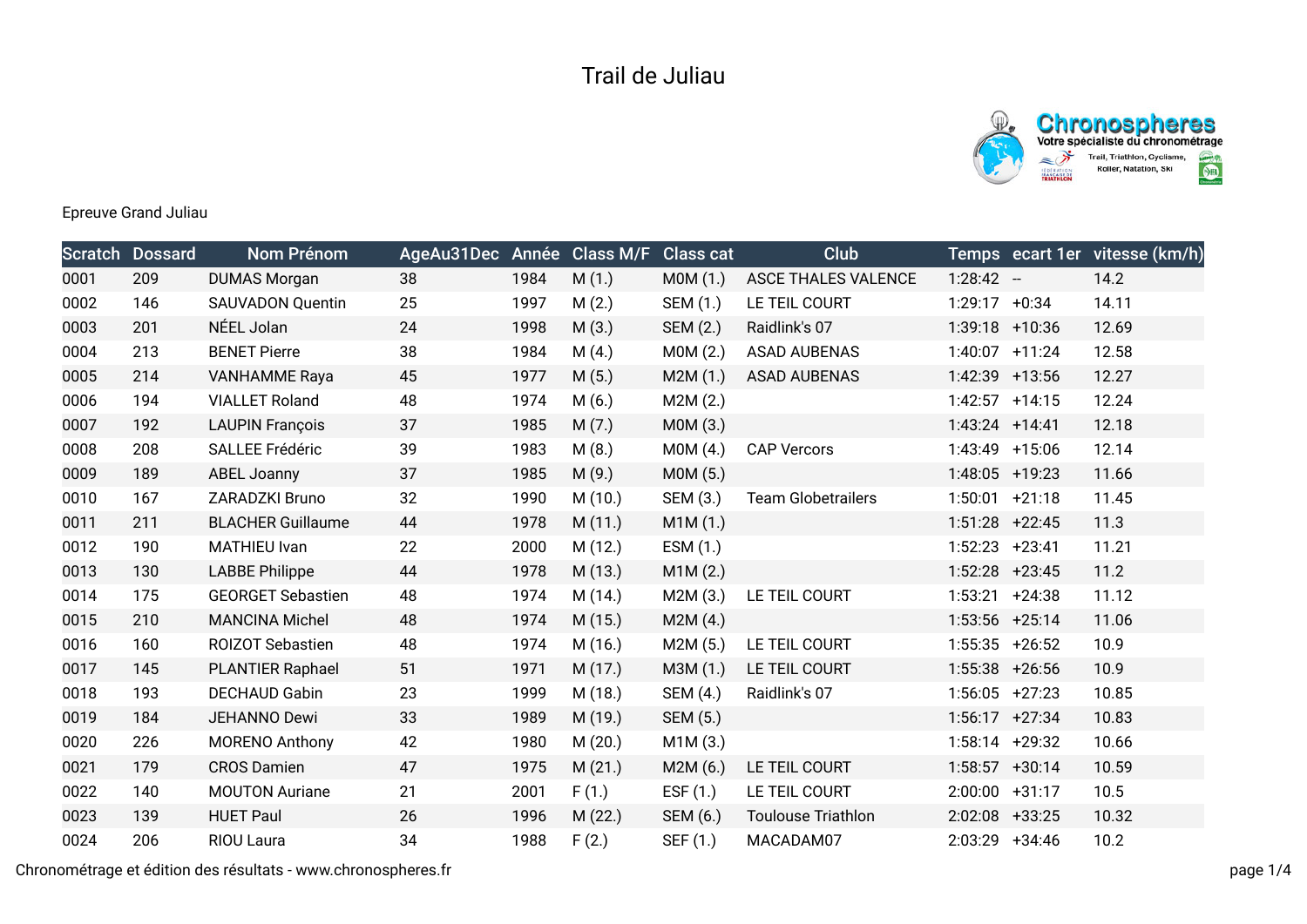|      | <b>Scratch Dossard</b> | Nom Prénom                  | AgeAu31Dec Année Class M/F Class cat |      |         |           | <b>Club</b>   |                   | Temps ecart 1er vitesse (km/h) |
|------|------------------------|-----------------------------|--------------------------------------|------|---------|-----------|---------------|-------------------|--------------------------------|
| 0025 | 199                    | <b>LAMIRAL Renaud</b>       | 33                                   | 1989 | M(23.)  | SEM (7.)  | CAP BOLLENE   | $2:04:08$ +35:25  | 10.15                          |
| 0026 | 169                    | LAGARDE Magali              | 44                                   | 1978 | F(3.)   | M1F(1.)   |               | $2:04:43 +36:00$  | 10.1                           |
| 0027 | 142                    | <b>CLAPIER Christophe</b>   | 55                                   | 1967 | M(24.)  | M4M (1.)  | LE TEIL COURT | $2:05:57$ +37:15  | 10                             |
| 0028 | 129                    | ZAMMIT Frédéric             | 42                                   | 1980 | M(25.)  | M1M(4.)   |               | $2:06:19$ +37:36  | 9.97                           |
| 0029 | 133                    | <b>GRENIER Mathieu</b>      | 37                                   | 1985 | M(26.)  | MOM(6.)   |               | 2:07:12 +38:29    | 9.91                           |
| 0030 | 166                    | <b>GAUTIER Karim</b>        | 52                                   | 1970 | M(27.)  | M3M (2.)  | Team trail 07 | $2:07:51$ +39:08  | 9.85                           |
| 0031 | 178                    | <b>FINE Ludovic</b>         | 47                                   | 1975 | M(28.)  | M2M(7.)   |               | $2:08:05$ +39:22  | 9.84                           |
| 0032 | 134                    | <b>GEORGES Fabien</b>       | 32                                   | 1990 | M(29.)  | SEM (8.)  |               | 2:08:32 +39:49    | 9.8                            |
| 0033 | 136                    | <b>BOURGEOIS Victor</b>     | 29                                   | 1993 | M(30.)  | SEM (9.)  |               | $2:08:38$ +39:56  | 9.79                           |
| 0034 | 196                    | <b>HERMANTIER Jérôme</b>    | 45                                   | 1977 | M(31.)  | M2M(8.)   |               | $2:08:56$ +40:13  | 9.77                           |
| 0035 | 195                    | <b>HERMANTIER Sebastien</b> | 43                                   | 1979 | M(32.)  | M1M(5.)   |               | $2:08:57$ +40:14  | 9.77                           |
| 0036 | 131                    | <b>SAUX Pieric</b>          | 37                                   | 1985 | M (33.) | M0M (7.)  |               | $2:11:11 + 42:28$ | 9.6                            |
| 0037 | 177                    | <b>CABIRON MikaEl</b>       | 36                                   | 1986 | M(34.)  | MOM(8.)   |               | $2:11:48$ +43:05  | 9.56                           |
| 0038 | 174                    | <b>POMMARET Daniel</b>      | 61                                   | 1961 | M(35.)  | M5M (1.)  | LE TEIL COURT | 2:11:52 +43:09    | 9.55                           |
| 0039 | 137                    | <b>BEGOT Jeremy</b>         | 39                                   | 1983 | M (36.) | M0M (9.)  |               | $2:11:55$ +43:13  | 9.55                           |
| 0040 | 185                    | <b>MEYSSONNIER Patrick</b>  | 64                                   | 1958 | M (37.) | M5M (2.)  |               | 2:12:22 +43:39    | 9.52                           |
| 0041 | 225                    | <b>BOUAZZA Paolo</b>        | 57                                   | 1965 | M (38.) | M4M(2.)   |               | $2:12:25$ +43:42  | 9.51                           |
| 0042 | 143                    | <b>LEMIERE Laurent</b>      | 55                                   | 1967 | M (39.) | M4M (3.)  | LE TEIL COURT | $2:13:42$ +45:00  | 9.42                           |
| 0043 | 202                    | <b>JUNGER Solene</b>        | 34                                   | 1988 | F(4.)   | SEF (2.)  |               | $2:14:10 + 45:27$ | 9.39                           |
| 0044 | 151                    | PARIS Remi                  | 41                                   | 1981 | M(40.)  | M1M(6.)   |               | $2:15:33 +46:50$  | 9.3                            |
| 0045 | 217                    | <b>PLANCHON Vérane</b>      | 35                                   | 1987 | F(5.)   | MOM(1.)   |               | $2:16:26$ +47:43  | 9.24                           |
| 0046 | 219                    | <b>FARGIER Lilian</b>       | 46                                   | 1976 | M(41.)  | M2M (9.)  |               | $2:16:26$ +47:43  | 9.23                           |
| 0047 | 224                    | <b>DECHAUD Michel</b>       | 60                                   | 1962 | M(42.)  | M5M (3.)  |               | $2:17:23$ +48:40  | 9.17                           |
| 0048 | 197                    | <b>MEUNIER Morgan</b>       | 37                                   | 1985 | M(43.)  | M0M (10.) |               | 2:17:26 +48:43    | 9.17                           |
| 0049 | 198                    | <b>KALFANE Brice</b>        | 36                                   | 1986 | M(44.)  | M0M (11.) |               | $2:18:01$ +49:18  | 9.13                           |
| 0050 | 215                    | <b>BOIZET Melanie</b>       | 33                                   | 1989 | F(6.)   | SEF (3.)  |               | $2:18:18$ +49:35  | 9.11                           |
| 0051 | 216                    | <b>EICHELBERGER Melanie</b> | 30                                   | 1992 | F(7.)   | SEF (4.)  |               | $2:18:18$ +49:35  | 9.11                           |
| 0052 | 203                    | DOBY Serge                  | 66                                   | 1956 | M(45.)  | M6M (1.)  |               | $2:18:38$ +49:55  | 9.09                           |
| 0053 | 181                    | POUDEVIGNE Jean-Luc         | 58                                   | 1964 | M(46.)  | M4M (4.)  | LE TEIL COURT | 2:19:02 +50:20    | 9.06                           |
| 0054 | 168                    | <b>VALLIER David</b>        | 49                                   | 1973 | M(47.)  | M2M (10.) |               | $2:19:15$ +50:32  | 9.05                           |
| 0055 | 149                    | BOUREL-BELFORTE Hervé 56    |                                      | 1966 | M(48.)  | M4M (5.)  |               | 2:19:29 +50:47    | 9.03                           |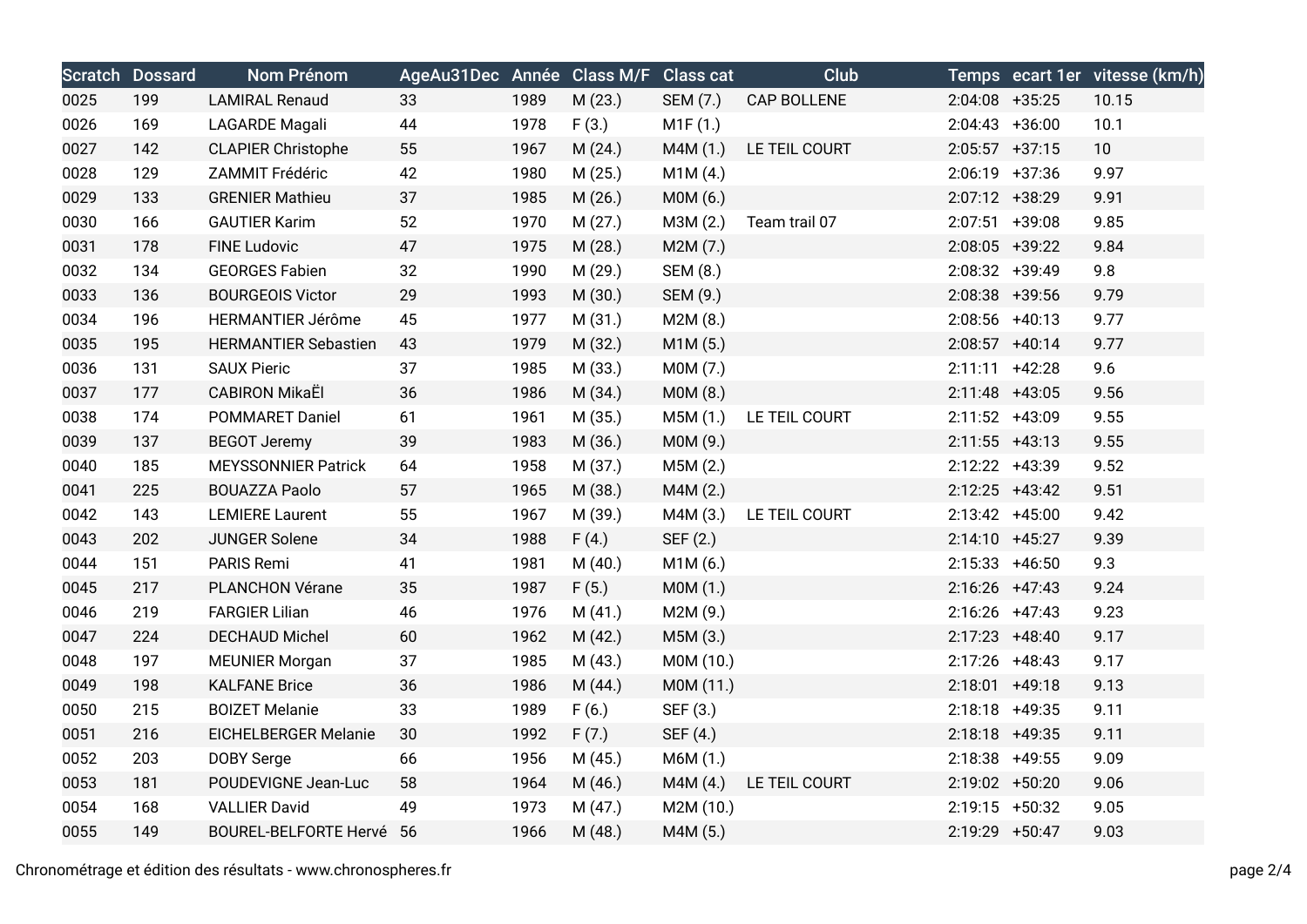|      | <b>Scratch Dossard</b> | Nom Prénom                    | AgeAu31Dec Année Class M/F Class cat |      |         |           | Club                       |                   | Temps ecart 1er vitesse (km/h) |
|------|------------------------|-------------------------------|--------------------------------------|------|---------|-----------|----------------------------|-------------------|--------------------------------|
| 0056 | 200                    | <b>VIALETTE Yannick</b>       | 37                                   | 1985 | M (49.) | M0M (12.) |                            | $2:19:40 + 50:58$ | 9.02                           |
| 0057 | 182                    | <b>CHAZALON Pascal</b>        | 54                                   | 1968 | M(50.)  | M3M (3.)  | LE TEIL COURT              | $2:19:45$ +51:02  | 9.02                           |
| 0058 | 141                    | DERWAHL Gwendolin             | 46                                   | 1976 | F(8.)   | M2F(1.)   | LE TEIL COURT              | $2:19:46$ +51:03  | 9.01                           |
| 0059 | 126                    | <b>BISSON Philippe</b>        | 34                                   | 1988 | M(51.)  | SEM (10.) |                            | 2:19:49 +51:07    | 9.01                           |
| 0060 | 165                    | <b>VICARI Bruno</b>           | 56                                   | 1966 | M(52.)  | M4M (6.)  | Les Foulées pélissannaises | 2:20:22 +51:39    | 8.98                           |
| 0061 | 218                    | <b>SAUNIER Marie Laure</b>    | 48                                   | 1974 | F(9.)   | M2F(2.)   |                            | $2:20:26$ +51:43  | 8.97                           |
| 0062 | 183                    | <b>BOUDIKIAN Francois</b>     | 41                                   | 1981 | M(53.)  | M1M(7.)   |                            | $2:21:29$ +52:46  | 8.91                           |
| 0063 | 205                    | OZIL Jean-Daniel              | 42                                   | 1980 | M(54.)  | M1M(8.)   |                            | $2:21:46$ +53:03  | 8.89                           |
| 0064 | 155                    | <b>GEORGES Alain</b>          | 61                                   | 1961 | M(55.)  | M5M(4.)   | Spiridon cote d azur       | $2:22:01$ +53:18  | 8.87                           |
| 0065 | 188                    | <b>ANDREO Christel</b>        | 53                                   | 1969 | F(10.)  | M3F (1.)  | LE TEIL COURT              | 2:23:39 +54:56    | 8.77                           |
| 0066 | 176                    | RIEUSSET Jean-Marc            | 54                                   | 1968 | M(56.)  | M3M (4.)  | LE TEIL COURT              | $2:23:39$ +54:57  | 8.77                           |
| 0067 | 171                    | <b>THIERS Séverine</b>        | 52                                   | 1970 | F(11.)  | M3F (2.)  | club26allan                | 2:23:49 +55:07    | 8.76                           |
| 0068 | 156                    | <b>CLAUDET David</b>          | 47                                   | 1975 | M(57.)  | M2M (11.) |                            | $2:25:16$ +56:33  | 8.67                           |
| 0069 | 207                    | <b>BENA Eric</b>              | 50                                   | 1972 | M (58.) | M3M (5.)  |                            | $2:25:21$ +56:38  | 8.67                           |
| 0070 | 191                    | PAPON Ludovic                 | 40                                   | 1982 | M (59.) | M1M (9.)  | Passion trail dieulefit    | $2:26:49$ +58:06  | 8.58                           |
| 0071 | 147                    | FLORI Christophe              | 60                                   | 1962 | M(60.)  | M5M (5.)  | LE TEIL COURT              | $2:27:30$ +58:47  | 8.54                           |
| 0072 | 127                    | <b>CLATOT Patrice</b>         | 41                                   | 1981 | M(61.)  | M1M (10.) |                            | 2:28:16 +59:34    | 8.5                            |
| 0073 | 212                    | <b>CHIROUZE Fabien</b>        | 47                                   | 1975 | M(62.)  | M2M (12.) |                            | $2:28:47 +60:04$  | 8.47                           |
| 0074 | 204                    | DOBY Julie                    | 36                                   | 1986 | F(12.)  | MOM(2.)   | <b>JCV</b>                 | 2:31:09 +62:26    | 8.34                           |
| 0075 | 163                    | <b>NAVARRO Laurent</b>        | 52                                   | 1970 | M(63.)  | M3M (6.)  |                            | $2:35:53$ +67:11  | 8.08                           |
| 0076 | 153                    | <b>COPPIN Enrick</b>          | 45                                   | 1977 | M(64.)  |           | M2M (13.) LE TEIL COURT    | $2:36:26$ +67:43  | 8.05                           |
| 0077 | 180                    | <b>HAIMER Henneda</b>         | 50                                   | 1972 | F(13.)  | M3F (3.)  | LE TEIL COURT              | $2:36:55$ +68:12  | 8.03                           |
| 0078 | 154                    | <b>RIQUE Olivier</b>          | 48                                   | 1974 | M(65.)  | M2M (14.) |                            | 2:39:30 +70:47    | 7.9                            |
| 0079 | 148                    | MICKAEL Lebrat                | 47                                   | 1975 | M(66.)  | M2M (15.) |                            | $2:41:29$ +72:47  | 7.8                            |
| 0080 | 152                    | FRISCHETEAU Stéphane          | 58                                   | 1964 | M(67.)  | M4M (7.)  | <b>TRT Monthey</b>         | $2:46:13$ +77:30  | 7.58                           |
| 0081 | 150                    | LE GALLO Antoine              | 32                                   | 1990 | M(68.)  | SEM (11.) |                            | $2:46:31$ +77:49  | 7.57                           |
| 0082 | 164                    | <b>SAPIEN Jean-Michel</b>     | 70                                   | 1952 | M(69.)  | M7M (1.)  | <b>CSE Adisseo</b>         | $2:50:47$ +82:05  | 7.38                           |
| 0083 | 158                    | ROCHETTE Amélie               | 43                                   | 1979 | F(14.)  | M1F(2.)   |                            | $2:50:53$ +82:10  | 7.37                           |
| 0084 | 186                    | <b>CARITEY Lucie</b>          | 36                                   | 1986 | F(15.)  | MOM(3.)   | LE TEIL COURT              | $2:53:14$ +84:31  | 7.27                           |
| 0085 | 172                    | <b>MASSON Marie-Christine</b> | 58                                   | 1964 | F(16.)  | M4F (1.)  |                            | $2:55:58$ +87:16  | 7.16                           |
| 0086 | 173                    | RIOURY Alain                  | 62                                   | 1960 | M (70.) | M5M (6.)  | LE TEIL COURT              | 3:02:20 +93:37    | 6.91                           |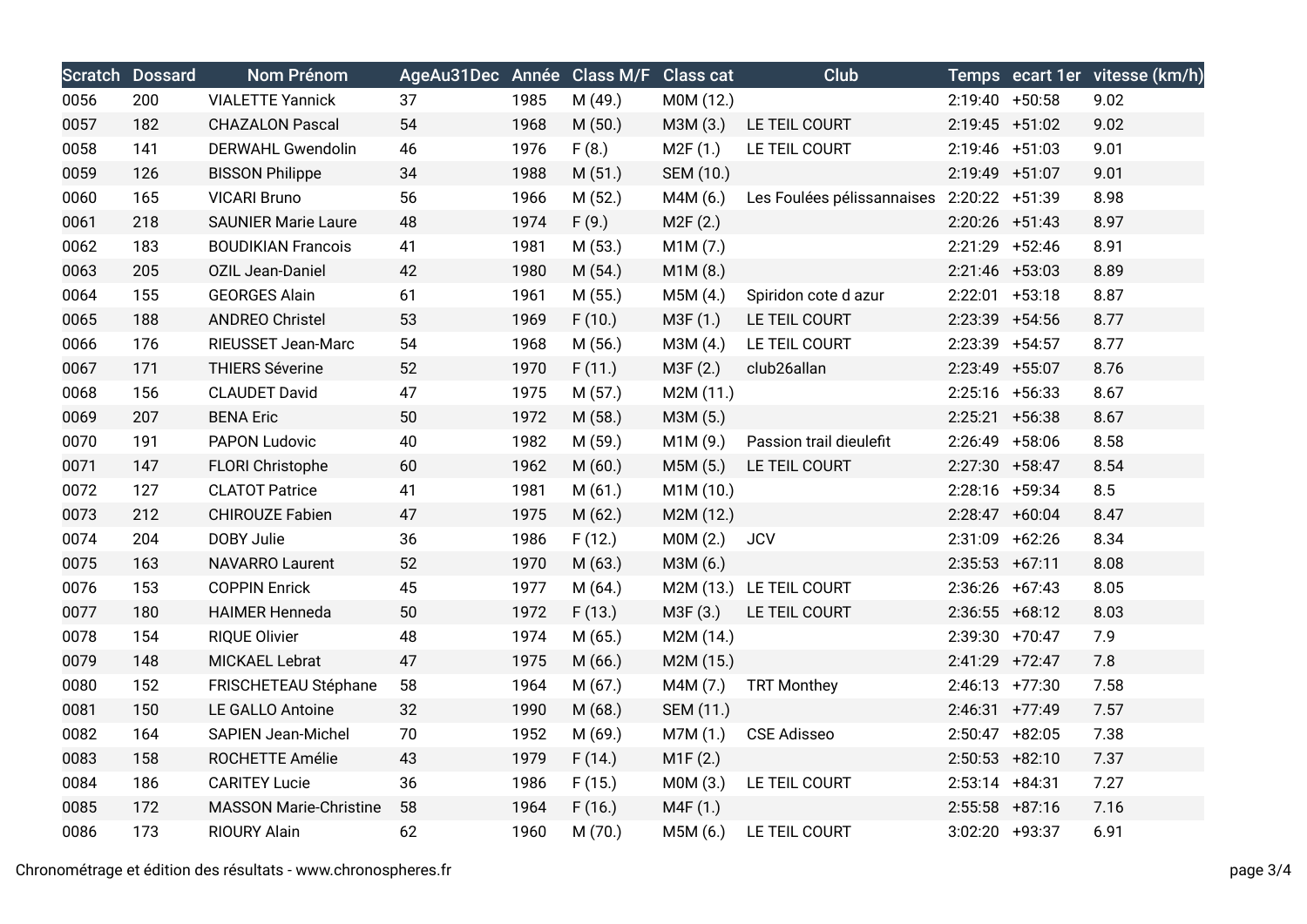|      | <b>Scratch Dossard</b> | Nom Prénom              | AgeAu31Dec Année Class M/F Class cat |      |        |           | Club |                  |                   | Temps ecart 1er vitesse (km/h) |
|------|------------------------|-------------------------|--------------------------------------|------|--------|-----------|------|------------------|-------------------|--------------------------------|
| 0087 | 132                    | <b>CHARLET Franck</b>   | 56                                   | 1966 | M(71.) | M4M(8.)   |      | $3:08:20$ +99:37 |                   | 6.69                           |
| 0088 | 221                    | STORTI Angelique        | 46                                   | 1976 | F(17)  | M2F(3.)   |      |                  | $3:17:20$ +108:37 | 6.39                           |
| 0089 | 220                    | <b>TERRASSE Eric</b>    | 53                                   | 1969 | M(72.) | M3M (7.)  |      |                  | $3:17:21$ +108:38 | 6.38                           |
| 0090 | 222                    | <b>BEAUDEMONT</b>       | 37                                   | 1985 | M(73.) | M0M (13.) |      |                  | $3:21:31$ +112:49 | 6.25                           |
| 0091 | 223                    | <b>BEAUDEMONT Alwin</b> | 30                                   | 1992 | M(74)  | SEM (12.) |      |                  | $3:21:33$ +112:51 | 6.25                           |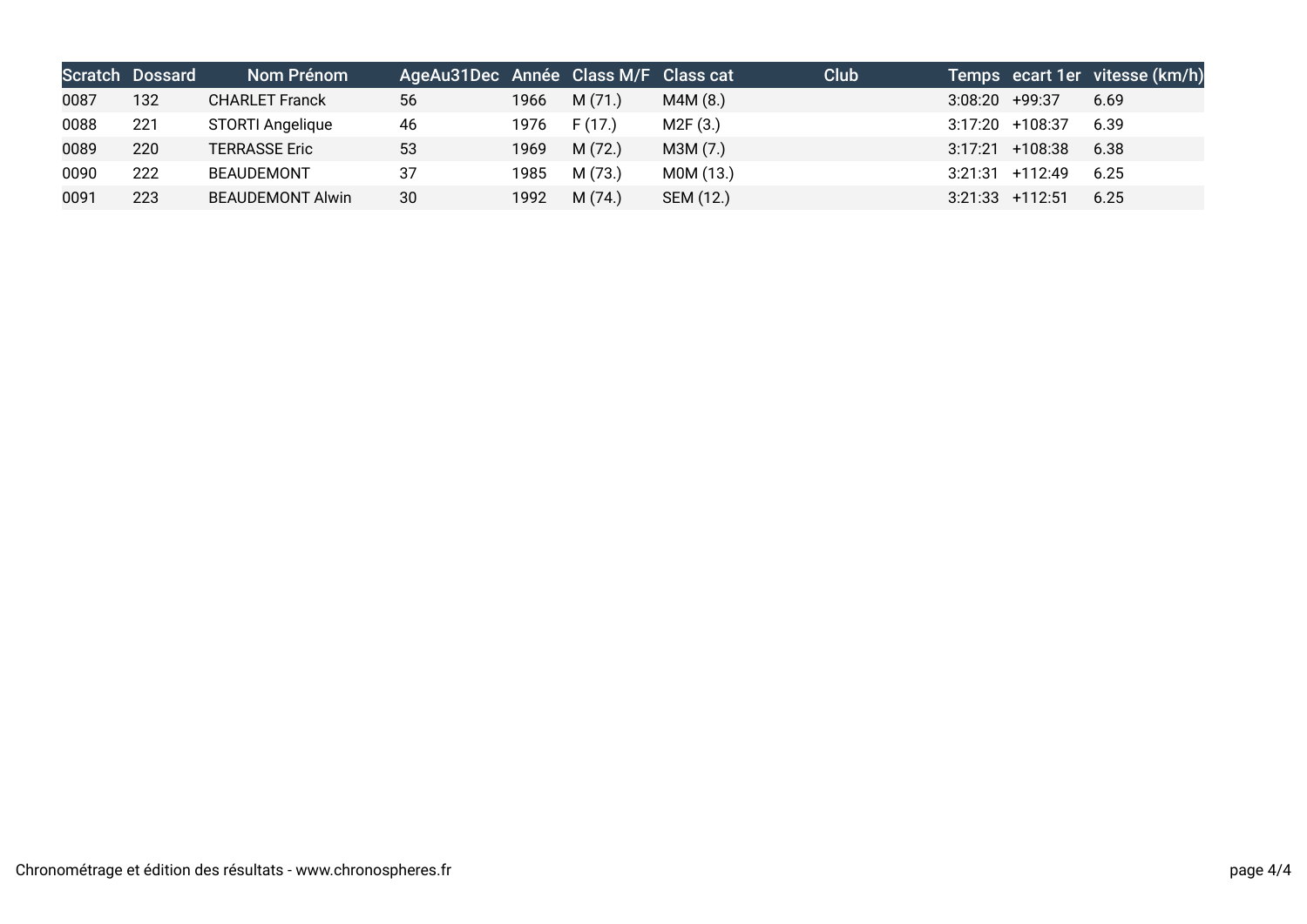



Epreuve Petit Juliau

|      | <b>Scratch Dossard</b> | Nom Prénom                   | AgeAu31Dec Année |      | <b>Class M/F</b> | <b>Class cat</b> | <b>Club</b>              |                  | Temps ecart 1er vitesse (km/h) |
|------|------------------------|------------------------------|------------------|------|------------------|------------------|--------------------------|------------------|--------------------------------|
| 0001 | 27                     | <b>COMTE Paulin</b>          | 27               | 1995 | M(1.)            | <b>SEM (1.)</b>  | LE TEIL COURT            | $0:52:13 -$      | 12.64                          |
| 0002 | 81                     | <b>RIFFARD Thomas</b>        | 24               | 1998 | M(2.)            | SEM (2.)         | Raidlink's 07            | $0:52:46$ +0:32  | 12.51                          |
| 0003 | 88                     | <b>DUSSERRE Colin</b>        | 28               | 1994 | M(3.)            | SEM (3.)         | S/L USA AUBENAS          | $0:53:05$ +0:52  | 12.43                          |
| 0004 | 76                     | <b>HOLUIGUE Antoine</b>      | 28               | 1994 | M(4.)            | SEM (4.)         | TEAM ATC 26 DONZERE      | $0:53:43$ +1:29  | 12.29                          |
| 0005 | 30                     | <b>BONUTTO Clement</b>       | 30               | 1992 | M(5.)            | SEM (5.)         | LE TEIL COURT            | $0:54:07$ +1:54  | 12.19                          |
| 0006 | 58                     | PANOUILLÉ Julien             | 34               | 1988 | M(6.)            | SEM (6.)         | Montelimar Triathlon     | $0:54:14$ +2:01  | 12.17                          |
| 0007 | 56                     | <b>CROUZET Etienne</b>       | 33               | 1989 | M(7.)            | SEM (7.)         | CLL                      | $0:55:08$ +2:55  | 11.97                          |
| 0008 | 37                     | PONTVIANNE Sylvain           | 37               | 1985 | M(8.)            | MOM(1.)          |                          | $0:55:43$ +3:30  | 11.84                          |
| 0009 | 94                     | <b>COSTE Gael</b>            | 39               | 1983 | M(9.)            | MOM(2.)          |                          | $0:55:46$ +3:33  | 11.83                          |
| 0010 | 96                     | <b>GELY Michael</b>          | 43               | 1979 | M(10.)           | M1M(1.)          |                          | $0:57:18$ +5:04  | 11.52                          |
| 0011 | 63                     | <b>DUMARCHER Louis</b>       | 21               | 2001 | M(11.)           | ESM (1.)         |                          | $0:57:23 +5:10$  | 11.5                           |
| 0012 | 93                     | TOMACHEVSKY Jim              | 34               | 1988 | M(12.)           | SEM (8.)         |                          | $0:58:02 +5:49$  | 11.37                          |
| 0013 | 48                     | <b>CHEREAU Franck</b>        | 51               | 1971 | M(13.)           | M3M (1.)         | Sorgues Athlé 84         | $0:58:48$ +6:34  | 11.22                          |
| 0014 | 64                     | <b>FANTASIA Thibaut</b>      | 39               | 1983 | M (14.)          | M0M (3.)         |                          | $0:58:58$ +6:45  | 11.19                          |
| 0015 | 97                     | THOULOUZE Aurelien           | 37               | 1985 | M (15.)          | MOM(4.)          | Les BOULETS CANONS DU 07 | $0:59:09$ +6:56  | 11.16                          |
| 0016 | 85                     | <b>SCHERER Vincent</b>       | 41               | 1981 | M (16.)          | M1M (2.)         | USC Berg et coiron       | $0:59:27$ +7:14  | 11.1                           |
| 0017 | 86                     | <b>CASSARO Jean-Philippe</b> | 38               | 1984 | M(17.)           | M0M (5.)         | CLUB 26 ALLAN            | $1:00:31$ +8:18  | 10.9                           |
| 0018 | 19                     | PÉPIN Benoit                 | 42               | 1980 | M (18.)          | M1M(3.)          | LE TEIL COURT            | $1:00:40 + 8:27$ | 10.88                          |
| 0019 | 105                    | <b>ISSARTEL Christophe</b>   | 52               | 1970 | M (19.)          | M3M (2.)         | boulets canons           | $1:00:51$ +8:37  | 10.85                          |
| 0020 | 57                     | <b>AMIEL Pascal</b>          | 54               | 1968 | M(20.)           | M3M (3.)         | <b>ACBP</b>              | $1:01:58$ +9:45  | 10.65                          |
| 0021 | 90                     | <b>OZIL Benoît</b>           | 45               | 1977 | M(21.)           | M2M (1.)         |                          | $1:02:01$ +9:48  | 10.64                          |
| 0022 | 55                     | <b>HOUDIARNE Gerard</b>      | 47               | 1975 | M (22.)          | M2M(2.)          | Scap Montélimar          | $1:02:14$ +10:01 | 10.6                           |
| 0023 | 99                     | <b>SOUVRAS Vincent</b>       | 50               | 1972 | M(23.)           | M3M (4.)         |                          | 1:02:49 +10:36   | 10.51                          |
| 0024 | 79                     | <b>FOURNET Laurent</b>       | 57               | 1965 | M(24.)           | M4M (1.)         | MACADAM07                | $1:03:47$ +11:34 | 10.34                          |

Chronométrage et édition des résultats - www.chronospheres.fr page 1/4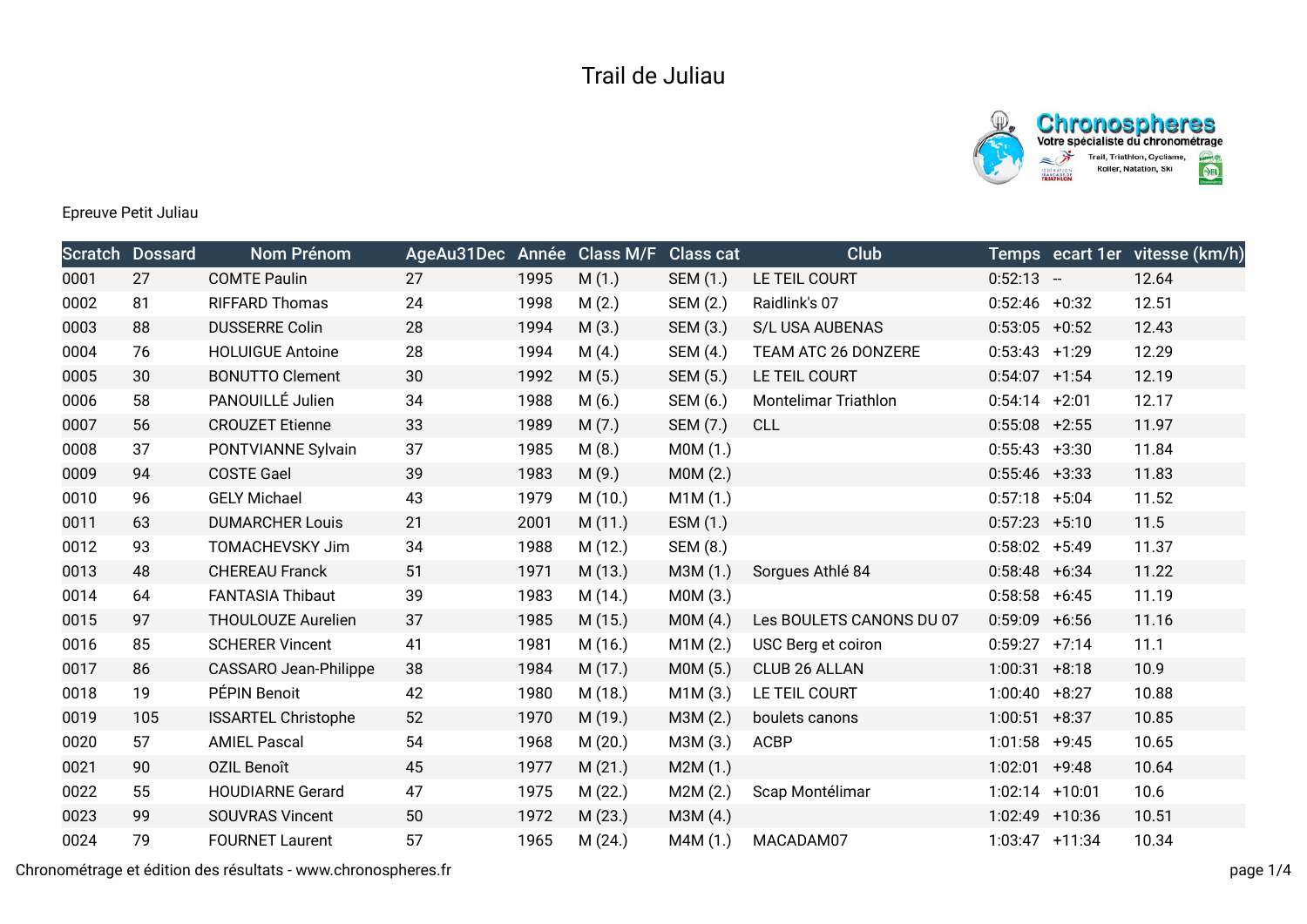|      | <b>Scratch Dossard</b> | Nom Prénom                   | AgeAu31Dec Année Class M/F Class cat |      |         |                 | Club                                          |                   | Temps ecart 1er vitesse (km/h) |
|------|------------------------|------------------------------|--------------------------------------|------|---------|-----------------|-----------------------------------------------|-------------------|--------------------------------|
| 0025 | 84                     | <b>BOURGET Bruno</b>         | 27                                   | 1995 | M(25.)  | SEM (9.)        | S/L USA AUBENAS                               | $1:03:51$ +11:38  | 10.33                          |
| 0026 | 103                    | <b>CHAUTARD Aurelien</b>     | 20                                   | 2002 | M (26.) | ESM (2.)        |                                               | 1:03:59 +11:46    | 10.31                          |
| 0027 | 74                     | <b>LUNEL Philippe</b>        | 56                                   | 1966 | M(27.)  | M4M(2.)         | Lulu Family                                   | $1:04:25$ +12:12  | 10.24                          |
| 0028 | 98                     | <b>REBIERE Yann</b>          | 48                                   | 1974 | M (28.) | M2M(3.)         |                                               | $1:04:56$ +12:43  | 10.16                          |
| 0029 | 66                     | ROCHE Johan                  | 33                                   | 1989 | M (29.) | SEM (10.)       | <b>Tri 07</b>                                 | 1:05:46 +13:32    | 10.04                          |
| 0030 | 29                     | <b>VARENNE Sylvain</b>       | 42                                   | 1980 | M (30.) | M1M(4.)         | LE TEIL COURT                                 | 1:05:52 +13:39    | 10.02                          |
| 0031 | 104                    | <b>CHAUTARD Anthony</b>      | 19                                   | 2003 | M(31.)  | <b>JUM (1.)</b> |                                               | 1:07:28 +15:14    | 9.78                           |
| 0032 | 34                     | <b>MOREL Pauline</b>         | 21                                   | 2001 | F(1.)   | ESF (1.)        |                                               | 1:07:39 +15:25    | 9.76                           |
| 0033 | 112                    | <b>OLLIER Jeremy</b>         | 34                                   | 1988 | M(32.)  | SEM (11.)       |                                               | 1:07:48 +15:35    | 9.73                           |
| 0034 | 32                     | CASEROTTO Jonathan           | 33                                   | 1989 | M (33.) | SEM (12.)       |                                               | 1:07:48 +15:35    | 9.73                           |
| 0035 | 100                    | <b>BARBE Fabrice</b>         | 47                                   | 1975 | M(34.)  | M2M(4.)         | S/L USA AUBENAS                               | $1:08:27$ +16:14  | 9.64                           |
| 0036 | 89                     | CELLIER Chloé                | 26                                   | 1996 | F(2.)   | SEF (1.)        |                                               | $1:08:53$ +16:40  | 9.58                           |
| 0037 | 40                     | <b>EYRAUD Anais</b>          | 36                                   | 1986 | F(3.)   | MOM(1.)         | LE TEIL COURT                                 | $1:09:03$ +16:50  | 9.56                           |
| 0038 | 67                     | MANSO Angel                  | 56                                   | 1966 | M (35.) | M4M (3.)        |                                               | $1:09:31$ +17:18  | 9.49                           |
| 0039 | 101                    | <b>ANDREO Eric</b>           | 55                                   | 1967 | M (36.) | M4M(4.)         | S/L USA AUBENAS                               | 1:09:52 +17:38    | 9.45                           |
| 0040 | 8                      | JAUSSEME Esther              | 26                                   | 1996 | F(4.)   | SEF (2.)        | <b>Toulouse Triathlon</b>                     | $1:10:13$ +18:00  | 9.4                            |
| 0041 | 107                    | <b>HERITIER Frederic</b>     | 46                                   | 1976 | M (37.) | M2M (5.)        |                                               | 1:11:29 +19:16    | 9.23                           |
| 0042 | 49                     | <b>ESCHALLIER Eric</b>       | 62                                   | 1960 | M (38.) | M5M (1.)        | LE TEIL COURT                                 | 1:11:59 +19:46    | 9.17                           |
| 0043 | 46                     | <b>SZUTER Vincent</b>        | 60                                   | 1962 | M (39.) | M5M(2.)         | Le Teil Court                                 | $1:12:31$ +20:18  | 9.1                            |
| 0044 | 47                     | <b>COSTE Gregory</b>         | 45                                   | 1977 | M(40.)  | M2M(6.)         | TEAM ATC 26 DONZERE                           | 1:12:33 +20:20    | 9.1                            |
| 0045 | 52                     | <b>BARRET Tom</b>            | 26                                   | 1996 | M(41.)  | SEM (13.)       |                                               | $1:12:45$ +20:32  | 9.07                           |
| 0046 | 92                     | <b>ANDRIEUX Pauline</b>      | 26                                   | 1996 | F(5.)   | SEF (3.)        | Aubenas triathlon                             | $1:13:07$ +20:54  | 9.03                           |
| 0047 | 113                    | JACQUOT Benjamin             | 36                                   | 1986 | M(42.)  | M0M (6.)        |                                               | $1:14:01$ +21:48  | 8.92                           |
| 0048 | 35                     | <b>RIFFARD Manon</b>         | 30                                   | 1992 | F(6.)   | SEF (4.)        |                                               | $1:14:03 +21:50$  | 8.91                           |
| 0049 | 71                     | <b>VIOLET Jean-Pierre</b>    | 69                                   | 1953 | M(43.)  | M6M (1.)        | Asso Trail des Dolmens Ardèche 1:14:13 +22:00 |                   | 8.89                           |
| 0050 | 24                     | <b>MALAVERGNE Claire</b>     | 29                                   | 1993 | F(7.)   | SEF (5.)        |                                               | 1:15:02 +22:49    | 8.79                           |
| 0051 | 6                      | <b>CARRET Camille</b>        | 25                                   | 1997 | M(44.)  | SEM (14.)       |                                               | $1:17:04$ +24:51  | 8.56                           |
| 0052 | 31                     | <b>BOURG Andre</b>           | 70                                   | 1952 | M(45.)  | M7M (1.)        | LE TEIL COURT                                 | $1:17:11 + 24:58$ | 8.55                           |
| 0053 | 78                     | <b>LOPEZ RAMIREZ Antoine</b> | 56                                   | 1966 | M(46.)  | M4M (5.)        |                                               | 1:17:59 +25:46    | 8.46                           |
| 0054 | 12                     | <b>MARION Raphael</b>        | 39                                   | 1983 | M(47.)  | M0M (7.)        |                                               | 1:18:49 +26:36    | 8.37                           |
| 0055 | 106                    | <b>ISSARTEL Marilyne</b>     | 46                                   | 1976 | F(8.)   | M2F(1.)         | boulets canons                                | 1:19:09 +26:56    | 8.34                           |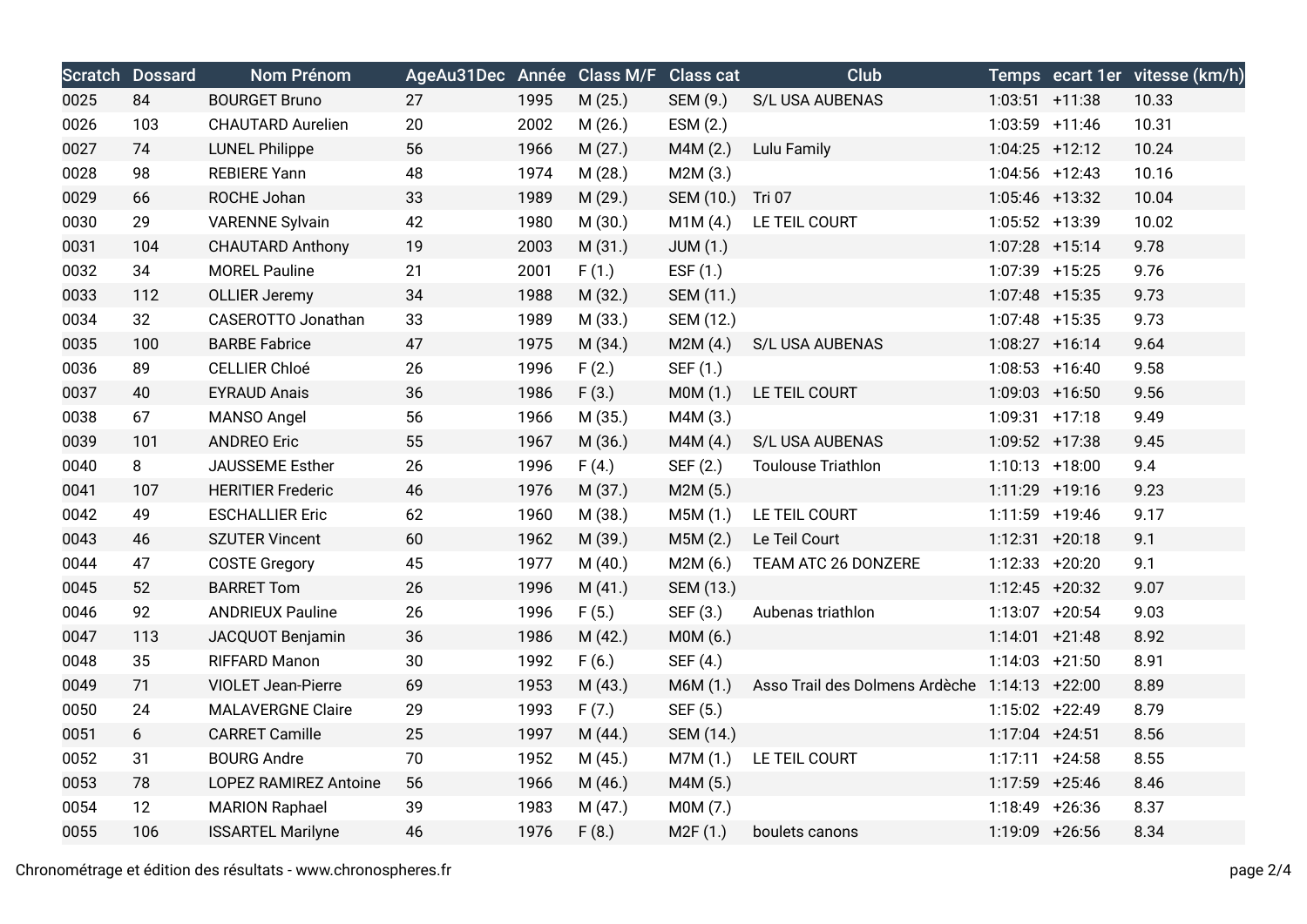|      | <b>Scratch Dossard</b> | Nom Prénom                   | AgeAu31Dec Année Class M/F Class cat |      |         |                 | Club            |                  | Temps ecart 1er vitesse (km/h) |
|------|------------------------|------------------------------|--------------------------------------|------|---------|-----------------|-----------------|------------------|--------------------------------|
| 0056 | 102                    | <b>DUMARCHER Lucas</b>       | 18                                   | 2004 | M (48.) | <b>JUM (2.)</b> |                 | 1:19:39 +27:26   | 8.28                           |
| 0057 | 7 <sup>1</sup>         | <b>GUILLO Cecilien</b>       | 39                                   | 1983 | M (49.) | M0M (8.)        |                 | 1:19:50 +27:37   | 8.27                           |
| 0058 | 60                     | <b>JARNIAS Thibaut</b>       | 36                                   | 1986 | M(50.)  | M0M (9.)        |                 | $1:19:57$ +27:44 | 8.25                           |
| 0059 | 14                     | <b>PITON Fabrice</b>         | 48                                   | 1974 | M(51.)  | M2M (7.)        |                 | $1:20:44$ +28:31 | 8.17                           |
| 0060 | 54                     | <b>FAURE Philippe</b>        | 62                                   | 1960 | M(52.)  | M5M (3.)        | S/L USA AUBENAS | $1:21:06$ +28:53 | 8.14                           |
| 0061 | 109                    | <b>MICHEL David</b>          | 39                                   | 1983 | M (53.) | M0M (10.)       |                 | $1:22:46$ +30:33 | 7.97                           |
| 0062 | 36                     | <b>LAPAUW Yannick</b>        | 57                                   | 1965 | M (54.) | M4M (6.)        |                 | $1:23:12$ +30:59 | 7.93                           |
| 0063 | 44                     | MOULIN Jerome                | 49                                   | 1973 | M(55.)  | M2M(8.)         | LE TEIL COURT   | 1:23:12 +30:59   | 7.93                           |
| 0064 | 43                     | <b>GENESTON Andre</b>        | 67                                   | 1955 | M(56.)  | M6M (2.)        | LE TEIL COURT   | $1:23:29$ +31:16 | 7.91                           |
| 0065 | 111                    | <b>CHAZALON Marilyne</b>     | 45                                   | 1977 | F(9.)   | M2F(2.)         | Montpezat       | $1:23:37$ +31:24 | 7.89                           |
| 0066 | 61                     | <b>CARTIGNIES Ludovic</b>    | 36                                   | 1986 | M(57.)  | M0M (11.)       |                 | 1:23:38 +31:24   | 7.89                           |
| 0067 | 13                     | <b>AUDIGIER Mathieu</b>      | 39                                   | 1983 | M (58.) | M0M (12.)       |                 | $1:24:24$ +32:11 | 7.82                           |
| 0068 | 73                     | <b>DILLE Jennifer</b>        | 29                                   | 1993 | F(10.)  | SEF (6.)        | tri07privas     | $1:24:35$ +32:22 | 7.8                            |
| 0069 | 110                    | CROZE-JOLIVET Stephanie      | 42                                   | 1980 | F(11.)  | M1F(1.)         | Montpezat       | 1:24:59 +32:45   | 7.77                           |
| 0070 | 75                     | LUNEL Frédérique             | 54                                   | 1968 | F(12.)  | M3F (1.)        | Lulu Family     | $1:25:47$ +33:33 | 7.69                           |
| 0071 | 115                    | <b>MARTINELL COSTA Kevin</b> | 37                                   | 1985 | M (59.) | M0M (13.)       |                 | $1:26:55$ +34:42 | 7.59                           |
| 0072 | 114                    | <b>ARNAUD Justine</b>        | 30                                   | 1992 | F(13.)  | SEF (7.)        |                 | $1:26:55$ +34:42 | 7.59                           |
| 0073 | 22                     | <b>LEMIERE Marine</b>        | 24                                   | 1998 | F(14.)  | SEF (8.)        | LE TEIL COURT   | $1:27:14$ +35:01 | 7.57                           |
| 0074 | 18                     | <b>FLAUGERE Gerard</b>       | 70                                   | 1952 | M(60.)  | M7M (2.)        | LE TEIL COURT   | $1:27:15$ +35:01 | 7.56                           |
| 0075 | 62                     | <b>BIANUCCI Patrick</b>      | 65                                   | 1957 | M(61.)  | M6M (3.)        | Scap Montélimar | 1:27:49 +35:36   | 7.52                           |
| 0076 | 108                    | <b>CHAROINE Didier</b>       | 58                                   | 1964 | M(62.)  | M4M (7.)        | AS ROCHEMAURE   | 1:27:52 +35:39   | 7.51                           |
| 0077 | 17                     | <b>GIAVARINI Corinne</b>     | 63                                   | 1959 | F(15.)  | M5F (1.)        | LE TEIL COURT   | $1:28:45$ +36:32 | 7.44                           |
| 0078 | 41                     | <b>DUCLAUX Bernard</b>       | 58                                   | 1964 | M(63.)  | M4M (8.)        | LE TEIL COURT   | $1:29:05$ +36:51 | 7.41                           |
| 0079 | 38                     | POUDEVIGNE Lou               | 25                                   | 1997 | F(16.)  | SEF (9.)        |                 | 1:29:37 +37:24   | 7.36                           |
| 0080 | 45                     | <b>DURAND Guy</b>            | 69                                   | 1953 | M(64.)  | M6M (4.)        | LE TEIL COURT   | $1:30:05$ +37:52 | 7.33                           |
| 0081 | 20                     | <b>DUCHAMP Pierre</b>        | 60                                   | 1962 | M(65.)  | M5M (4.)        | Le Teil Court   | $1:30:12 +37:59$ | 7.32                           |
| 0082 | 65                     | <b>PAILHES Lisa</b>          | 21                                   | 2001 | F(17.)  | ESF $(2.)$      | S/L USA AUBENAS | $1:30:26$ +38:12 | 7.3                            |
| 0083 | $\overline{4}$         | <b>VANHILLE Martine</b>      | 59                                   | 1963 | F(18.)  | M4F (1.)        |                 | $1:30:56$ +38:43 | 7.26                           |
| 0084 | 3                      | <b>CHAMPENOY Charlene</b>    | 23                                   | 1999 | F(19.)  | SEF (10.)       |                 | $1:30:56$ +38:43 | 7.26                           |
| 0085 | 51                     | POUDEVIGNE Sylvie            | 57                                   | 1965 | F(20.)  | M4F (2.)        | LE TEIL COURT   | $1:30:59$ +38:46 | 7.25                           |
| 0086 | 91                     | <b>NAJI Driss</b>            | 44                                   | 1978 | M(66.)  | M1M(5.)         |                 | $1:34:37$ +42:24 | 6.98                           |